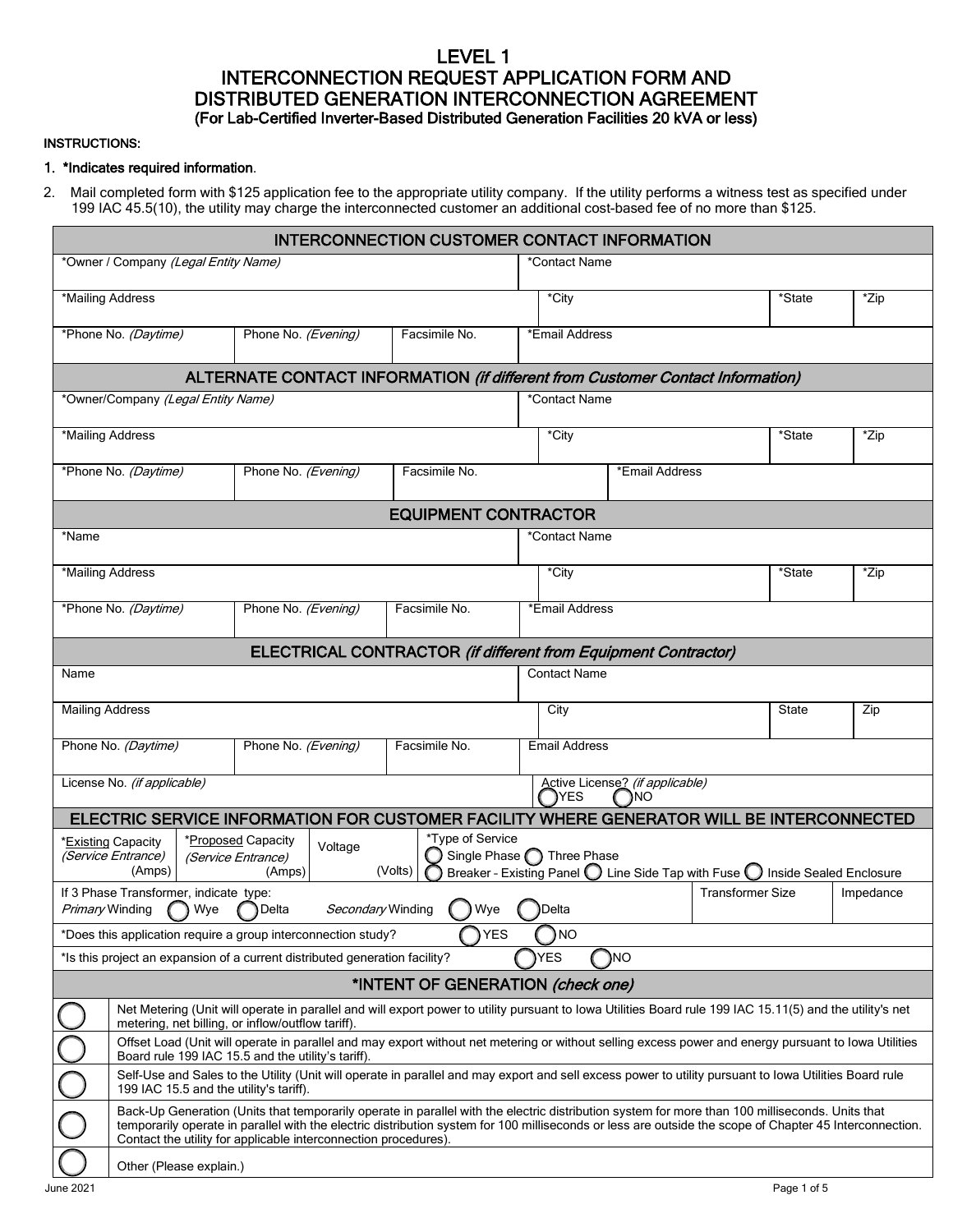| APPLICANT OWNERSHIP INTEREST (check one)                                                     |  |  |  |  |  |  |  |
|----------------------------------------------------------------------------------------------|--|--|--|--|--|--|--|
| $3^{rd}$ Party PPA $($ Tenant $($ JOther (Please explain)<br><b>J</b> Lease<br><b>JOwner</b> |  |  |  |  |  |  |  |
|                                                                                              |  |  |  |  |  |  |  |

| *DISTRIBUTED GENERATION FACILITY INFORMATION                                                                                                                                                                                                                                       |                                                                                                                                |                    |                          |                 |                                                                         |                                         |                                                     |                                                     |                             |                          |                      |  |
|------------------------------------------------------------------------------------------------------------------------------------------------------------------------------------------------------------------------------------------------------------------------------------|--------------------------------------------------------------------------------------------------------------------------------|--------------------|--------------------------|-----------------|-------------------------------------------------------------------------|-----------------------------------------|-----------------------------------------------------|-----------------------------------------------------|-----------------------------|--------------------------|----------------------|--|
| *Facility Address or Latitude and Longitude                                                                                                                                                                                                                                        | *City                                                                                                                          |                    |                          |                 |                                                                         |                                         |                                                     | *State                                              | *Zip                        |                          |                      |  |
| *Utility Serving Facility Site                                                                                                                                                                                                                                                     | Account No. of Facility Site (existing utility customers)                                                                      |                    |                          |                 |                                                                         | *Meter No. (existing utility customers) |                                                     |                                                     |                             |                          |                      |  |
| *Energy Source/Converter                                                                                                                                                                                                                                                           |                                                                                                                                |                    |                          |                 |                                                                         |                                         |                                                     |                                                     |                             |                          |                      |  |
|                                                                                                                                                                                                                                                                                    | □ Wind Turbine □ Solar Photovoltaic Cell □ Biomass □ Hydro □ Diesel Engine □ Natural Gas □ Fuel Oil □ Storage - Specify type   |                    |                          |                 |                                                                         |                                         |                                                     |                                                     |                             |                          |                      |  |
| $\Box$ Other                                                                                                                                                                                                                                                                       |                                                                                                                                |                    |                          |                 |                                                                         |                                         |                                                     |                                                     |                             |                          |                      |  |
| *Commissioning Test Date: (If the Commissioning Test Date changes/unknown, the interconnection customer must inform<br>the utility as soon as aware of the changed/known date, but no later than 15 business days.)                                                                |                                                                                                                                |                    |                          |                 |                                                                         |                                         |                                                     |                                                     |                             |                          |                      |  |
| *INFORMATION FOR INVERTER-BASED FACILITIES                                                                                                                                                                                                                                         |                                                                                                                                |                    |                          |                 |                                                                         |                                         |                                                     |                                                     |                             |                          |                      |  |
| Inverter Information (Attach manufacturer's technical specifications and label information from a nationally recognized testing laboratory, e.g. UL.)                                                                                                                              |                                                                                                                                |                    |                          |                 |                                                                         |                                         |                                                     |                                                     |                             |                          |                      |  |
| Manufacturer                                                                                                                                                                                                                                                                       |                                                                                                                                | Quantity<br>Listed |                          | Inverter UL1741 | <b>Continuous Rated Output</b>                                          |                                         |                                                     | Number of<br>Phase                                  |                             | Power Factor             | Efficiency           |  |
| Model                                                                                                                                                                                                                                                                              |                                                                                                                                |                    | (JYes                    | $O$ No          | kW <sub>AC</sub>                                                        |                                         | Volts <sub>AC</sub>                                 | $\bigcirc$ 1 $\bigcirc$ 3                           |                             | %                        | %                    |  |
| Manufacturer                                                                                                                                                                                                                                                                       |                                                                                                                                | Quantity           |                          | Inverter UL1741 | <b>Continuous Rated Output</b>                                          |                                         |                                                     | Number of<br>Phase                                  |                             | Power Factor             | Efficiency           |  |
| Model                                                                                                                                                                                                                                                                              |                                                                                                                                |                    | Listed<br>$\bigcirc$ Yes | O <sub>No</sub> |                                                                         |                                         |                                                     |                                                     | $\bigcap_{1}$ $\bigcap_{3}$ | %                        | %                    |  |
|                                                                                                                                                                                                                                                                                    |                                                                                                                                |                    |                          |                 | <b>kWAC</b><br>*DC Source/Prime Mover                                   |                                         | VoltsAd                                             |                                                     |                             |                          |                      |  |
| Solar Module #1 Manufacturer                                                                                                                                                                                                                                                       |                                                                                                                                |                    |                          |                 |                                                                         |                                         | Quantity                                            |                                                     |                             | <b>Power Rating</b>      |                      |  |
| Model                                                                                                                                                                                                                                                                              |                                                                                                                                |                    |                          |                 |                                                                         |                                         |                                                     |                                                     |                             | Watts <sub>DC</sub>      |                      |  |
| Solar Module #2 Manufacturer                                                                                                                                                                                                                                                       |                                                                                                                                |                    |                          |                 |                                                                         |                                         | Quantity                                            |                                                     |                             | Power Rating             |                      |  |
| Model                                                                                                                                                                                                                                                                              |                                                                                                                                |                    |                          |                 |                                                                         |                                         |                                                     |                                                     |                             |                          | Wattspc              |  |
|                                                                                                                                                                                                                                                                                    |                                                                                                                                |                    |                          |                 | *Solar Module Orientation                                               |                                         |                                                     |                                                     |                             |                          |                      |  |
| <b>Type</b>                                                                                                                                                                                                                                                                        |                                                                                                                                | Tilt (degrees)     |                          |                 | Azimuth ( $180^\circ$ = south)                                          |                                         | Solar Module #1                                     |                                                     |                             | Solar Module #2          |                      |  |
| $\Box$ Fixed $\Box$ Single Axis $\Box$ Dual Axis                                                                                                                                                                                                                                   |                                                                                                                                |                    |                          |                 |                                                                         | Quantity                                |                                                     |                                                     | Quantity                    |                          |                      |  |
| Type                                                                                                                                                                                                                                                                               |                                                                                                                                |                    | Tilt (degrees)           |                 | Azimuth ( $180^\circ$ = south)                                          |                                         | Solar Module #1                                     |                                                     |                             | Solar Module #2          |                      |  |
| $\Box$ Fixed $\Box$ Single Axis $\Box$ Dual Axis                                                                                                                                                                                                                                   |                                                                                                                                |                    |                          |                 |                                                                         |                                         | Quantity                                            |                                                     |                             | Quantity                 |                      |  |
| Type                                                                                                                                                                                                                                                                               |                                                                                                                                | Tilt (degrees)     |                          |                 | Azimuth ( $180^\circ$ = south)                                          |                                         | Solar Module #1                                     |                                                     |                             | Solar Module #2          |                      |  |
| □ Fixed □ Single Axis □ Dual Axis                                                                                                                                                                                                                                                  |                                                                                                                                |                    |                          |                 |                                                                         |                                         | Quantity                                            |                                                     |                             | Quantity                 |                      |  |
| Type                                                                                                                                                                                                                                                                               |                                                                                                                                | Tilt (degrees)     |                          |                 | Azimuth ( $180^\circ$ = south)                                          |                                         | Solar Module #1                                     |                                                     |                             | Solar Module #2          |                      |  |
| $\Box$ Fixed $\Box$ Single Axis $\Box$ Dual Axis                                                                                                                                                                                                                                   | Quantity<br>*Inverter/Solar Module Combinations (Use a separate row for each unique combination of Inverter and Solar Modules) |                    |                          |                 |                                                                         | Quantity                                |                                                     |                                                     |                             |                          |                      |  |
| Inverter Information (Attach manufacturer's technical specifications and label information from a nationally recognized testing laboratory, e.g. UL.)                                                                                                                              |                                                                                                                                |                    |                          |                 |                                                                         |                                         |                                                     |                                                     |                             |                          |                      |  |
| Inverter Type: Quantity:                                                                                                                                                                                                                                                           | Solar Module #1                                                                                                                |                    | Solar Module #2          |                 | kW <sub>DC</sub> Connected to each                                      |                                         |                                                     | <b>Continuous Rated</b>                             |                             | Inverter is DC Limited   |                      |  |
| String ( ) Microinverter<br>Quantity                                                                                                                                                                                                                                               |                                                                                                                                | Quantity           |                          |                 | inverter:<br><b>kW</b> <sub>DC</sub>                                    |                                         |                                                     | Output of each inverter:<br><b>kW</b> <sub>AC</sub> |                             | $(kW_{DC}$ < $kW_{AC}$ ) | $\bigcap$ No<br>◯Yes |  |
| Inverter Type: Quantity:                                                                                                                                                                                                                                                           | Solar Module #1                                                                                                                |                    | Solar Module #2          |                 | kW <sub>DC</sub> Connected to each                                      |                                         |                                                     | <b>Continuous Rated</b>                             |                             | Inverter is DC Limited   |                      |  |
| String Microinverter<br>Quantity                                                                                                                                                                                                                                                   |                                                                                                                                | Quantity           |                          | inverter:       | <b>kW</b> <sub>DC</sub>                                                 |                                         | Output of each inverter:<br><b>kW<sub>AC</sub></b>  |                                                     |                             | $(kW_{DC}$ < $kW_{AC}$ ) | ONO.<br>( )Yes       |  |
| Inverter Type: Quantity:<br>Solar Module #1                                                                                                                                                                                                                                        |                                                                                                                                |                    | Solar Module #2          |                 | kW <sub>DC</sub> Connected to each                                      |                                         |                                                     | Continuous Rated                                    |                             | Inverter is DC Limited   |                      |  |
| String ( ) Microinverter<br>Quantity                                                                                                                                                                                                                                               |                                                                                                                                | Quantity           |                          |                 | inverter:<br><b>kW</b> <sub>DC</sub>                                    |                                         | Output of each inverter:<br><b>kW<sub>AC</sub></b>  |                                                     |                             | $(kW_{DC}$ < $kW_{AC}$ ) | Yes<br>(_)No         |  |
| Inverter Type: Quantity:<br>Solar Module #1<br>Quantity                                                                                                                                                                                                                            |                                                                                                                                | Solar Module #2    |                          |                 | kW <sub>DC</sub> Connected to each                                      |                                         | <b>Continuous Rated</b><br>Output of each inverter: |                                                     |                             | Inverter is DC Limited   |                      |  |
| String Microinverter                                                                                                                                                                                                                                                               | inverter:<br>Quantity<br>$kW_{DC}$                                                                                             |                    |                          |                 | $(kW_{DC}$ < $kW_{AC}$ )<br>$\bigcirc$ No<br>$kW_{AC}$<br>$\bigcup$ Yes |                                         |                                                     |                                                     |                             |                          |                      |  |
|                                                                                                                                                                                                                                                                                    | *Aggregate kWAc Power Output of all Inverters Constituting Distributed Generation Facility                                     |                    |                          |                 |                                                                         |                                         |                                                     |                                                     |                             |                          |                      |  |
| Aggregate kW <sub>AC</sub> power output of first inverter/solar module combination listed above (Quantity of inverters multiplied by either<br>the Continuous Rated Output of each inverter (not DC limited) OR kW <sub>DC</sub> Connected to each inverter (DC Limited)           |                                                                                                                                |                    |                          |                 |                                                                         |                                         |                                                     |                                                     |                             |                          | <b>kWAC</b>          |  |
| Aggregate kW <sub>AC</sub> power output of second inverter/solar module combination listed above (Quantity of inverters multiplied by<br>either the Continuous Rated Output of each inverter (not DC limited) $OR$ kW <sub>DC</sub> Connected to each inverter (DC Limited)        |                                                                                                                                |                    |                          |                 |                                                                         |                                         |                                                     |                                                     |                             | <b>kWAC</b>              |                      |  |
| Aggregate kW <sub>AC</sub> power output of third inverter/solar module combination listed above (Quantity of inverters multiplied by                                                                                                                                               |                                                                                                                                |                    |                          |                 |                                                                         |                                         |                                                     |                                                     |                             |                          | <b>kWAC</b>          |  |
| either the Continuous Rated Output of each inverter (not DC limited) $OR$ kW <sub>DC</sub> Connected to each inverter (DC Limited)<br>Aggregate kW <sub>AC</sub> power output of <b>fourth</b> inverter/solar module combination listed above (Quantity of inverters multiplied by |                                                                                                                                |                    |                          |                 |                                                                         |                                         |                                                     |                                                     |                             |                          | <b>kWAC</b>          |  |
| either the Continuous Rated Output of each inverter (not DC limited) $OR$ kW <sub>DC</sub> Connected to each inverter (DC Limited)                                                                                                                                                 |                                                                                                                                |                    |                          |                 |                                                                         |                                         |                                                     |                                                     |                             |                          |                      |  |

Aggregate kW $_{\rm AC}$  Power Output of ALL Inverters Constituting Distributed Generation Facility  $\;\;|\;\;$ kW $_{\rm AC}$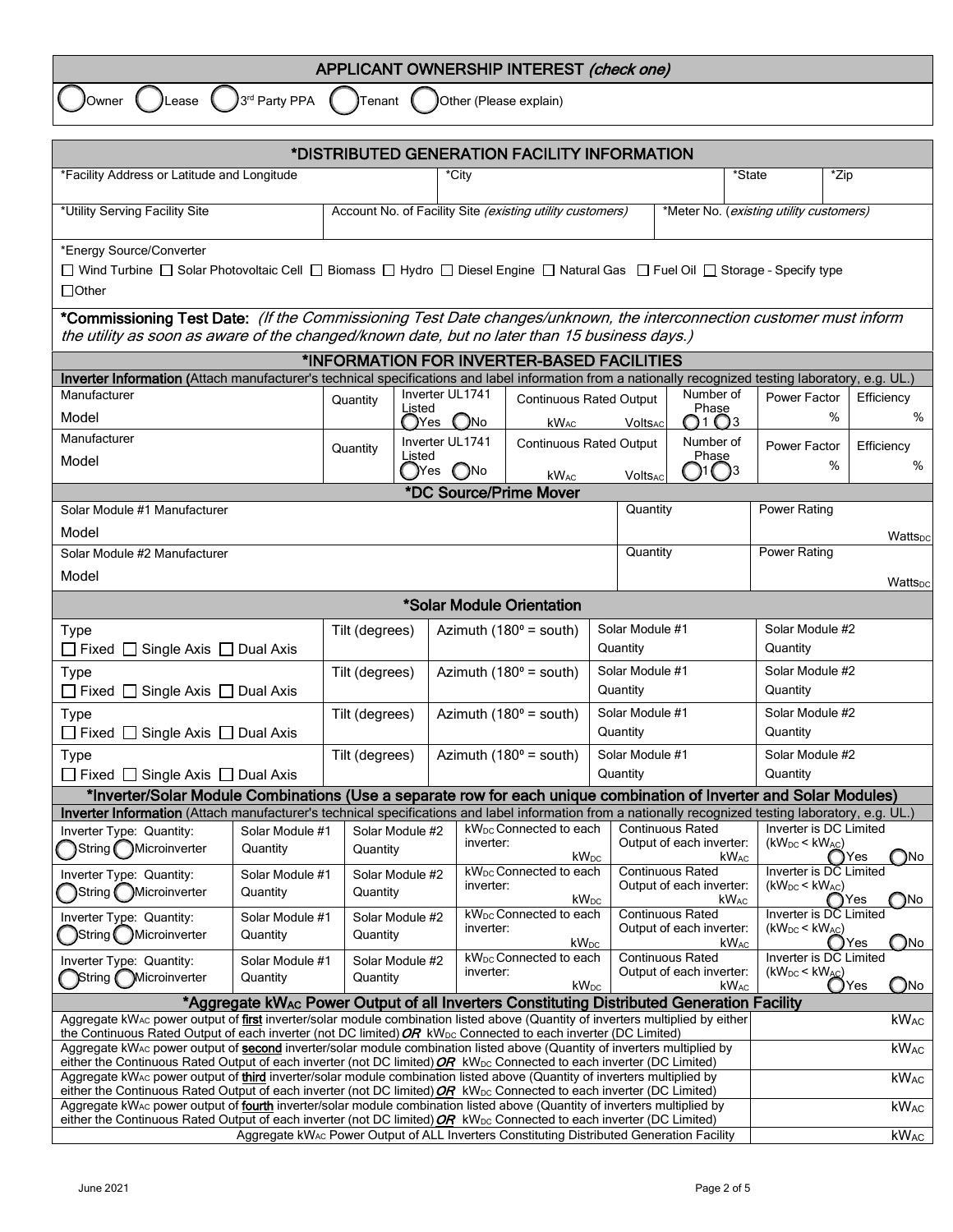| *INSURANCE DISCLOSURE |  |
|-----------------------|--|
|-----------------------|--|

|                                                                                                                                                                                                                                                                                                                                                                                                                                                                    |  | שטטריאויטב ביוטעבטטטווב                                      |               |  |  |  |  |  |
|--------------------------------------------------------------------------------------------------------------------------------------------------------------------------------------------------------------------------------------------------------------------------------------------------------------------------------------------------------------------------------------------------------------------------------------------------------------------|--|--------------------------------------------------------------|---------------|--|--|--|--|--|
| The attached terms and conditions contain provisions related to liability and indemnification and should be carefully considered by the interconnection<br>customer. The interconnection customer shall carry general liability insurance coverage, such as, but not limited to, homeowner's insurance. The<br>interconnection customer shall provide the utility with proof that it has a current homeowner's insurance policy or other general liability policy. |  |                                                              |               |  |  |  |  |  |
| Proof of insurance must include:                                                                                                                                                                                                                                                                                                                                                                                                                                   |  |                                                              |               |  |  |  |  |  |
| <b>Facility Address</b><br>1.                                                                                                                                                                                                                                                                                                                                                                                                                                      |  |                                                              |               |  |  |  |  |  |
| 2.<br>Interconnection Customer as insured<br>3.<br><b>General Liability Coverage</b>                                                                                                                                                                                                                                                                                                                                                                               |  | Proof of Homeowner's or General Liability Insurance attached | $\square$ YES |  |  |  |  |  |
|                                                                                                                                                                                                                                                                                                                                                                                                                                                                    |  |                                                              |               |  |  |  |  |  |
|                                                                                                                                                                                                                                                                                                                                                                                                                                                                    |  | *OTHER FACILITY INFORMATION                                  |               |  |  |  |  |  |
|                                                                                                                                                                                                                                                                                                                                                                                                                                                                    |  |                                                              |               |  |  |  |  |  |
| One Line Diagram - A basic drawing of an electric circuit in which one or more conductors are represented by a single line and each electrical device and<br>major component of the installation, from the generator to the point of interconnection, are noted by symbols.                                                                                                                                                                                        |  |                                                              |               |  |  |  |  |  |
| <b>YES</b><br>One Line Diagram attached                                                                                                                                                                                                                                                                                                                                                                                                                            |  |                                                              |               |  |  |  |  |  |
| Plot Plan - A map or sketch showing the distributed generation facility's location in relation to streets, alleys, or other geographic markers (i.e. section pin,<br>corner pin, buildings, permanent structures, etc.). The map or sketch should also denote the location of the electric meter and disconnect used to isolate the<br>distributed generation facility.                                                                                            |  |                                                              |               |  |  |  |  |  |
| $\Box$ YES<br>Plot Plan attached                                                                                                                                                                                                                                                                                                                                                                                                                                   |  |                                                              |               |  |  |  |  |  |
|                                                                                                                                                                                                                                                                                                                                                                                                                                                                    |  |                                                              |               |  |  |  |  |  |
|                                                                                                                                                                                                                                                                                                                                                                                                                                                                    |  | <i><b>*CUSTOMER SIGNATURE</b></i>                            |               |  |  |  |  |  |
| I hereby certify that: (1) I have read and understand the terms and conditions, which are attached hereto by reference; (2) I hereby agree to<br>comply with the attached terms and conditions; and (3) to the best of my knowledge, all of the information provided in this application<br>request form is complete and true.                                                                                                                                     |  |                                                              |               |  |  |  |  |  |
| Applicant Signature (signature must reflect Contact Name under section Interconnection Applicant Contact Information)                                                                                                                                                                                                                                                                                                                                              |  |                                                              | Date          |  |  |  |  |  |
|                                                                                                                                                                                                                                                                                                                                                                                                                                                                    |  |                                                              |               |  |  |  |  |  |
| <b>Printed Name</b>                                                                                                                                                                                                                                                                                                                                                                                                                                                |  | Title                                                        |               |  |  |  |  |  |
| This Application Form and Interconnection Agreement is comprised of: (1) the Level 1 Standard Application Form and Interconnection Agreement; (2) the<br>Attachment of Terms and Conditions for Interconnection; and 3) the Certificate of Completion, which shall be completed and returned to the utility when<br>installation is complete and final electric inspector approval has been obtained.                                                              |  |                                                              |               |  |  |  |  |  |
| NOTE: If the Certificate of Completion is not completed and returned to the utility within 12 months following the utility's dated conditional agreement to<br>interconnect below, this Application Form and Interconnection Agreement will automatically terminate and be of no further force and effect.                                                                                                                                                         |  |                                                              |               |  |  |  |  |  |
|                                                                                                                                                                                                                                                                                                                                                                                                                                                                    |  |                                                              |               |  |  |  |  |  |
|                                                                                                                                                                                                                                                                                                                                                                                                                                                                    |  | FOR UTILITY USE ONLY                                         |               |  |  |  |  |  |
| Date Received:<br>Project ID:                                                                                                                                                                                                                                                                                                                                                                                                                                      |  |                                                              |               |  |  |  |  |  |
| CONDITIONAL AGREEMENT TO INTERCONNECT DISTRIBUTED GENERATION FACILITY                                                                                                                                                                                                                                                                                                                                                                                              |  |                                                              |               |  |  |  |  |  |
| Receipt of application fee is acknowledged and, by its signature below, the utility has determined the interconnection request is complete. Interconnection of<br>the distributed generation facility is conditionally approved contingent upon the attached terms and conditions of this Agreement, the return of the attached<br>Certificate of Completion, duly executed verification of electrical inspection and successful witness test.                     |  |                                                              |               |  |  |  |  |  |
| Utility Representative's Signature                                                                                                                                                                                                                                                                                                                                                                                                                                 |  |                                                              | Date          |  |  |  |  |  |
| <b>Printed Name</b>                                                                                                                                                                                                                                                                                                                                                                                                                                                |  | Title                                                        |               |  |  |  |  |  |
|                                                                                                                                                                                                                                                                                                                                                                                                                                                                    |  |                                                              |               |  |  |  |  |  |
| Submit completed form to:                                                                                                                                                                                                                                                                                                                                                                                                                                          |  |                                                              |               |  |  |  |  |  |
| MidAmerican Energy Company                                                                                                                                                                                                                                                                                                                                                                                                                                         |  |                                                              |               |  |  |  |  |  |
| Attn: Private Generation                                                                                                                                                                                                                                                                                                                                                                                                                                           |  |                                                              |               |  |  |  |  |  |
| P.O. Box 4350                                                                                                                                                                                                                                                                                                                                                                                                                                                      |  |                                                              |               |  |  |  |  |  |
|                                                                                                                                                                                                                                                                                                                                                                                                                                                                    |  |                                                              |               |  |  |  |  |  |
| Davenport, Iowa 52808-9986                                                                                                                                                                                                                                                                                                                                                                                                                                         |  |                                                              |               |  |  |  |  |  |
| PrivateGeneration@midamerican.com                                                                                                                                                                                                                                                                                                                                                                                                                                  |  |                                                              |               |  |  |  |  |  |
| Fax: 563-336-3568                                                                                                                                                                                                                                                                                                                                                                                                                                                  |  |                                                              |               |  |  |  |  |  |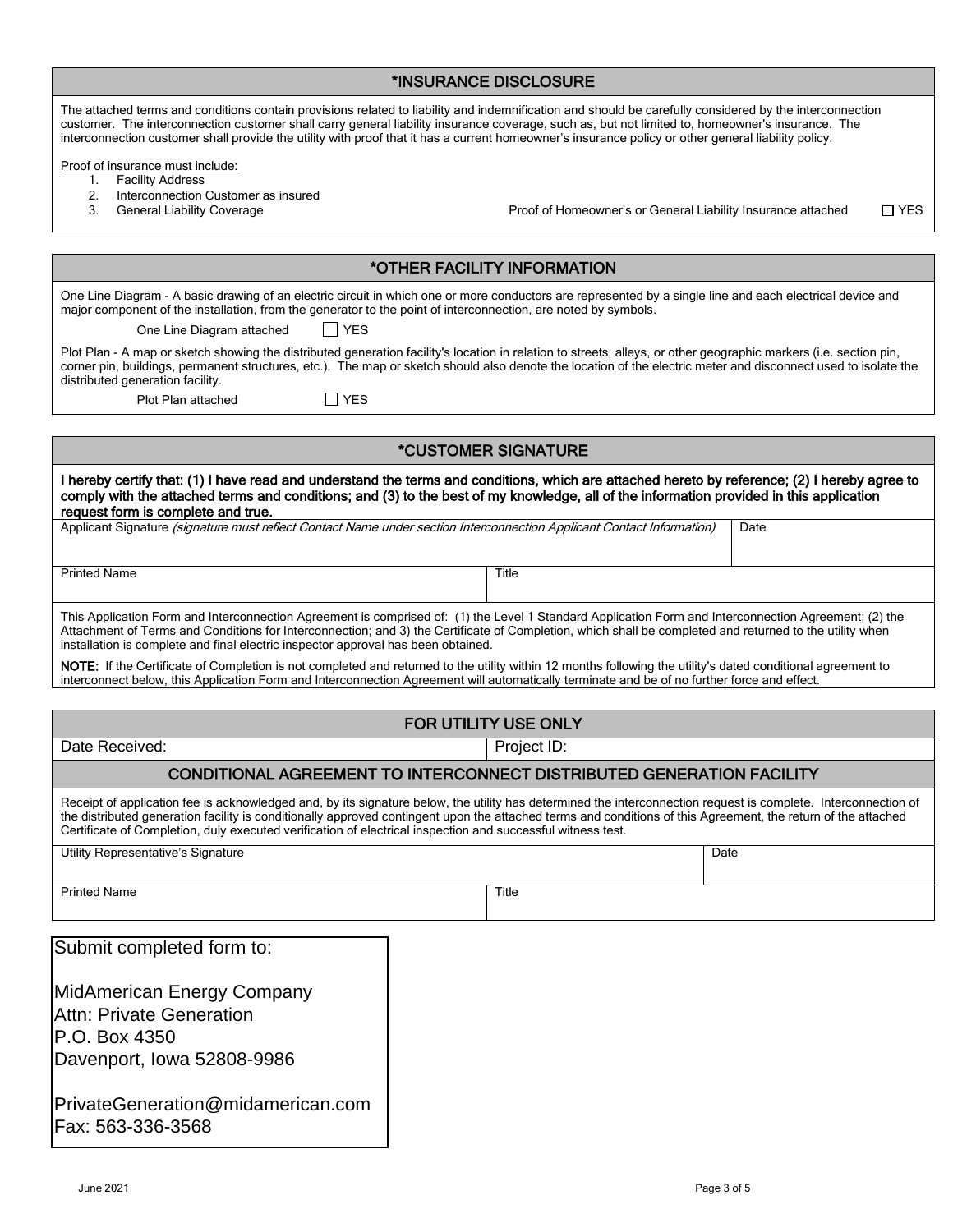## ATTACHMENT LEVEL 1 DISTRIBUTED GENERATION INTERCONNECTION AGREEMENT

### Terms and Conditions for Interconnection

- 1. Construction of the Distributed Generation Facility: The interconnection customer may proceed to construct (including operational testing not to exceed 2 hours) the distributed generation facility, once the conditional Agreement to interconnect a distributed generation facility has been signed by the utility.
- 2. Final Interconnection and Operation: The interconnection customer may operate the distributed generation facility and interconnect with the utility's electric distribution system after all of the following have occurred:
	- a. Electrical Inspection: Upon completing construction, the interconnection customer shall cause the distributed generation facility to be inspected by the local electrical inspection authority, who shall establish that the distributed generation facility meets local code requirements.
	- b. Certificate of Completion: The interconnection customer shall provide the utility with a copy of the Certificate of Completion with all relevant and necessary information fully completed by the interconnection customer, as well as an inspection form from the local electrical inspection authority demonstrating that the distributed generation facility passed inspection.
	- c. The utility has completed its witness test as per the following:
		- i. The interconnection customer shall provide the utility at least 15 business days' notice of the planned commissioning test for the distributed generation facility. Within 20 business days after the commissioning test, the utility may, upon reasonable notice and at a mutually convenient time, conduct a witness test of the distributed generation facility to ensure that all equipment has been appropriately installed and operating as designed an in accordance with the requirements of IEEE 1547.
		- ii. If the utility does not perform the witness test within the 20 business days after the commissioning test or such other time as is mutually agreed to by the Parties, the witness test is deemed waived, unless the utility cannot do so for good cause. In these cases, upon utility request, the interconnection customer shall agree to another date for the test within ten business days after the original scheduled date.
	- d. Executed Certificate of Completion: The utility has signed, executed and transmitted to the interconnection customer the Certificate of Completion provided by the interconnection customer in 2b.
- 3. IEEE 1547: The distributed generation facility shall be installed, operated and tested in accordance with the requirements of the Institute of Electrical and Electronics Engineers Inc. IEEE, 3 Park Avenue, New York, NY 10016-5997, Standard 1547 (2018) "Standard for Interconnection and Interoperability of Distributed Energy Resources with Associated Electric Power System Interfaces," as well as any applicable federal, state, or local laws, regulations, codes, ordinances, orders, or similar directives of any government or other authority having jurisdiction.
- 4. Access: The utility must have access to the isolation device or disconnect switch, meter and metering equipment of the distributed generation facility at all times. When practical, the utility shall provide notice to the customer prior to using its right of access.
- 5. Metering: Any required metering shall be installed pursuant to the utility's metering rules filed with the Iowa Utilities Board under subrule 199 IAC 20.2(5).
- 6. Disconnection: The utility may disconnect the distributed generation facility upon any of the following conditions, but must reconnect the distributed generation facility once the condition is cured:
	- a. For scheduled outages, provided that the distributed generation facility is treated in the same manner as utility's load customers;
	- b. For unscheduled outages or emergency conditions;
	- c. If the distributed generation facility does not operate in a manner consistent with the Agreement of the applicable requirements of 199 IAC chapter 15 or 45;
	- d. Improper installation or failure to pass the witness test;
	- e. If the distributed generation facility is creating a safety, reliability, or power quality problem;
	- f. The interconnection equipment used by the distributed generation facility is delisted by the National Recognized Testing Laboratory that provided the listing at the time the interconnection was approved;
	- g. Unauthorized modifications of the interconnection facilities or the distributed generation facility; or
	- h. Unauthorized connection to the utility's electric system.
- 7. Indemnification: The interconnection customer shall indemnify and defend the utility and the utility's directors, officers, employees, and agents from all claims, damages and expenses, including reasonable attorney's fees, to the extent resulting from the interconnection customer's negligent installation, operation, modification, maintenance or removal of its distributed generation facility or interconnection facilities, or the interconnection customer's willful misconduct or breach of this Agreement. The utility shall indemnify and defend the interconnection customer and the interconnection customer's directors, officers, employees, and agents from all claims, damages and expenses, including reasonable attorney's fees, to the extent resulting from the utility's negligent installation, operation, modification, maintenance or removal of its interconnection facilities or electric distribution system, or the utility's willful misconduct or breach of this Agreement.
- 8. Insurance: The interconnection customer shall provide the utility with proof that it has a current homeowner's insurance policy or other general liability policy.
- 9. Limitation of Liability: Each Party's liability to the other Party for any loss, cost, claim, injury, liability or expense, including reasonable attorney's fees, relating to or arising from any act or omission in its performance of this Agreement, shall be limited to the amount of direct damage actually incurred. In no event shall either Party be liable to the other Party for any indirect, incidental,